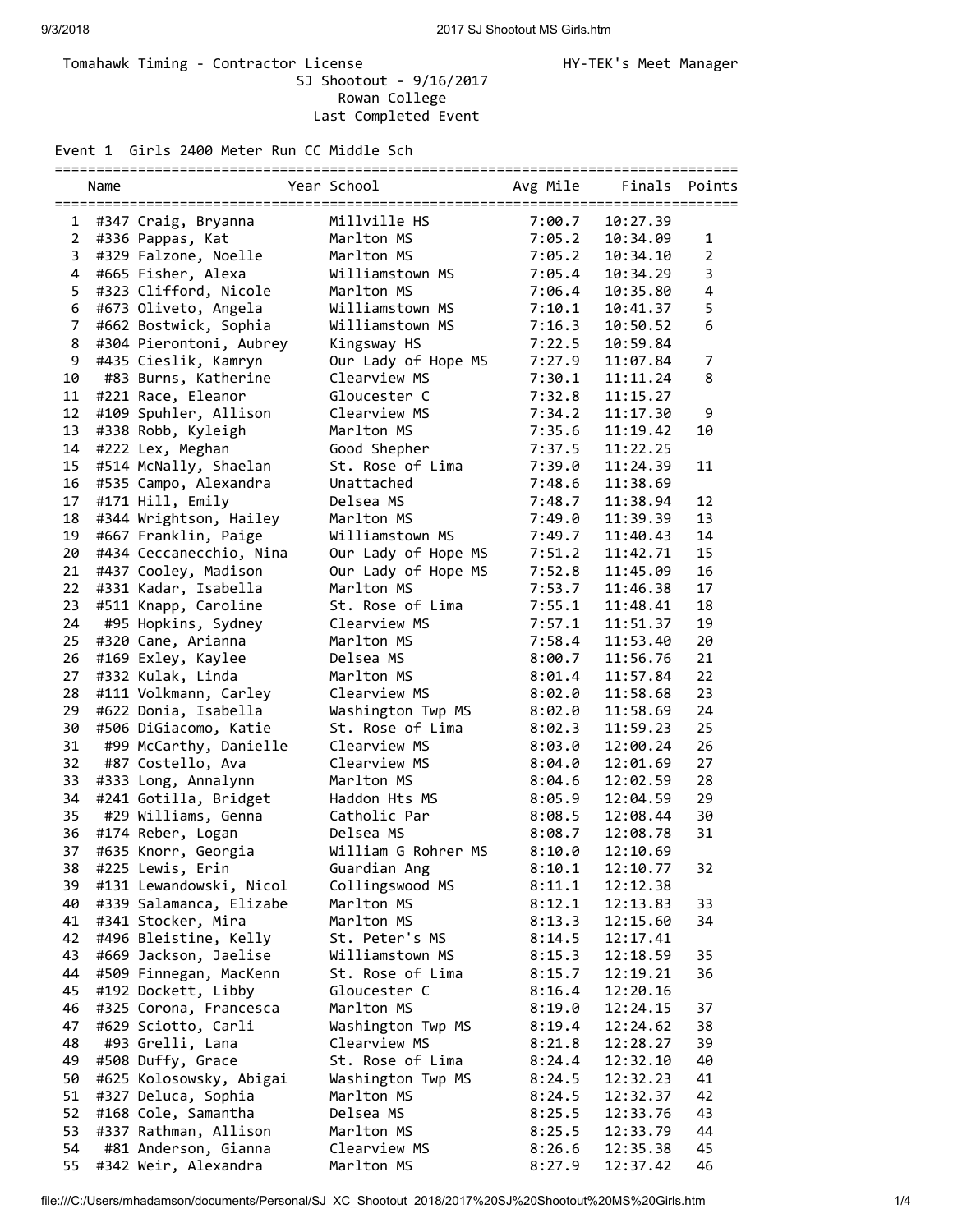## 9/3/2018 2017 SJ Shootout MS Girls.htm

| 56       | #193 Eobbi, Trinity                  | Gloucester C                      | 8:28.6           | 12:38.44             |          |
|----------|--------------------------------------|-----------------------------------|------------------|----------------------|----------|
| 57       | #619 Adams, Isabella                 | Washington Twp MS                 | 8:29.8           | 12:40.17             | 47       |
| 58       | #346 Craig, Autumn                   | Millville HS                      | 8:30.7           | 12:41.55             |          |
| 59       | #88 Danze, Giada                     | Clearview MS                      | 8:32.7           | 12:44.49             | 48       |
| 60       | #219 Huber, Macy                     | Gloucester C                      | 8:33.0           | 12:44.90             |          |
| 61       | #433 Ceccanecchio, Nata              | Our Lady of Hope MS               | 8:35.3           | 12:48.37             | 49       |
| 62       | #515 Downs, Jordan                   | St. Teresa R                      | 8:35.5           | 12:48.69             |          |
| 63       | #224 Kurichi, Emily                  | Guardian Ang                      | 8:38.6           | 12:53.29             | 50       |
| 64       | #513 McNally, Mia                    | St. Rose of Lima                  | 8:40.2           | 12:55.78             | 51       |
| 65       | #250 Severino, Ava                   | Haddon Hts MS                     | 8:40.4           | 12:55.94             | 52       |
| 66       | #110 Trovato, Gabrielle              | Clearview MS                      | 8:40.4           | 12:55.97             | 53       |
| 67       | #130 Cohen, Addie                    | Collingswood MS                   | 8:42.1           | 12:58.53             |          |
| 68       | #448 Tacka, Isabelle                 | Our Lady of Hope MS               | 8:45.1           | 13:03.05             | 54       |
| 69       | #27 Wang, Vicki                      | Catholic Par                      | 8:46.2           | 13:04.71             | 55       |
| 70       | #176 Smallwood, Triniec              | Delsea MS                         | 8:46.9           | 13:05.76             | 56       |
| 71       | #348 Ellis, Leah                     | Millville HS                      | 8:47.8           | 13:07.02             |          |
| 72       | #627 Prosser, Tina                   | Washington Twp MS                 | 8:48.4           | 13:07.93             | 57       |
| 73       | #672 O'Donnell, Madison              | Williamstown MS                   | 8:51.1           | 13:11.92             | 58       |
| 74       | #196 Walton, Erin                    | Gloucester C                      | 8:53.0           | 13:14.76             |          |
| 75       | #245 Madden, Macie                   | Haddon Hts MS                     | 8:54.1           | 13:16.41             | 59       |
| 76       | #132 Schell, Allyson                 | Collingswood MS                   | 8:54.6           | 13:17.16             |          |
| 77       | #220 Martin, Katie                   | Gloucester C                      | 8:55.9           | 13:19.16             |          |
| 78       | #86 Clark, Madelyn                   | Clearview MS                      | 8:56.0           | 13:19.26             | 60       |
| 79       | #512 McNally, Ava                    | St. Rose of Lima                  | 8:57.3           | 13:21.16             | 61       |
| 80       | #175 Sloat, Kyliegh                  | Delsea MS                         | 9:00.2           | 13:25.47             | 62       |
| 81<br>82 | #664 Bush, Aniya                     | Williamstown MS                   | 9:02.9           | 13:29.49             | 63       |
| 83       | #668 Hines, Tamayra                  | Williamstown MS                   | 9:03.3<br>9:04.5 | 13:30.09<br>13:31.93 | 64<br>65 |
| 84       | #623 Hunt, Maggie<br>#227 Yucis, Ana | Washington Twp MS<br>Guardian Ang | 9:06.1           | 13:34.32             | 66       |
| 85       | #228 Yucis, Sara                     | Guardian Ang                      | 9:06.4           | 13:34.72             | 67       |
| 86       | #441 Heefner, Lauren                 | Our Lady of Hope MS               | 9:07.4           | 13:36.20             | 68       |
| 87       | #173 Miller, Rachel                  | Delsea MS                         | 9:09.6           | 13:39.49             | 69       |
| 88       | #446 Swearingen, Samant              | Our Lady of Hope MS               | 9:13.2           | 13:44.89             | 70       |
| 89       | #334 Lynn, Ella                      | Marlton MS                        | 9:14.3           | 13:46.49             | 71       |
| 90       | #443 Presenza, Donna                 | Our Lady of Hope MS               | 9:15.3           | 13:48.06             | 72       |
| 91       | #97 Lindenbaum, Elizab               | Clearview MS                      | 9:16.5           | 13:49.78             | 73       |
| 92       | #340 Schtamm, Addison                | Marlton MS                        | 9:17.5           | 13:51.39             | 74       |
| 93       | #445 Stagliano, Brooke               | Our Lady of Hope MS               | 9:17.7           | 13:51.66             | 75       |
| 94       | #249 Repolio, Brianne                | Haddon Hts MS                     | 9:17.8           | 13:51.79             | 76       |
| 95       | #92 Gahan, Olivia                    | Clearview MS                      | 9:18.9           | 13:53.37             | 77       |
| 96       | #489 Carey, CC                       | St. Margaret                      | 9:19.2           | 13:53.92             | 78       |
| 97       | #94 Herman, Karissa                  | Clearview MS                      | 9:20.2           | 13:55.35             | 79       |
| 98       | #491 Dundee, Reghan                  | St. Margaret                      | 9:21.7           | 13:57.54             | 80       |
| 99       | #490 Doody, Embry                    | St. Margaret                      | 9:22.8           | 13:59.30             | 81       |
| 100      | #675 Renshaw, Morgan                 | Williamstown MS                   | 9:25.4           | 14:03.09             | 82       |
| 101      | #621 DeJesus, Dezirae                | Washington Twp MS                 | 9:28.3           | 14:07.43             | 83       |
| 102      | #663 Burgio, Gianna                  | Williamstown MS                   | 9:30.7           | 14:11.07             | 84       |
| 103      | #678 Stasium, Kyla                   | Williamstown MS                   | 9:32.0           | 14:12.97             | 85       |
| 104      | #438 Dunne, Carlie                   | Our Lady of Hope MS               | 9:32.3           | 14:13.45             | 86       |
| 105      | #107 Pirrotta, Morgan                | Clearview MS                      | 9:36.4           | 14:19.52             | 87       |
| 106      | #82 Brown, Madison                   | Clearview MS                      | 9:37.9           | 14:21.75             | 88       |
| 107      | #679 Thompson, Kaylah                | Williamstown MS                   | 9:37.9           | 14:21.75             | 89       |
| 108      | #440 Dunne, Jillian                  | Our Lady of Hope MS               | 9:43.3           | 14:29.82             | 90       |
| 109      | #85 Carter, Gabrielle                | Clearview MS                      | 9:44.7           | 14:31.92             | 91       |
| 110      | #620 Chelnik, Gabrielle              | Washington Twp MS                 | 9:49.3           | 14:38.71             | 92       |
| 111      | #674 Pease, Hailey                   | Williamstown MS                   | 9:51.3           | 14:41.71             | 93       |
| 112      | #28 Wang, Winnie                     | Catholic Par                      | 9:52.4           | 14:43.39             | 94       |
| 113      | #495 Smith, Gabbi                    | St. Margaret                      | 9:53.5           | 14:44.99             | 95       |
| 114      | #442 Kuc, Caroline                   | Our Lady of Hope MS               | 9:54.5           | 14:46.50             | 96       |
| 115      | #113 Waddington, Abigai              | Clearview MS                      | 9:59.3           | 14:53.70             |          |
| 116      | #172 Mansoefer, Maggie               | Delsea MS                         | 10:02.5          | 14:58.46             |          |
| 117      | #330 Fescoe, Grace                   | Marlton MS                        | 10:03.4          | 14:59.82             |          |
| 118      | #79 McMullen, Geneviev               | Cinnaminson MS                    | 10:03.7          | 15:00.24             |          |
| 119      | #660 Bender, Keira                   | Williamstown MS                   | 10:06.9          | 15:05.04             | 97       |
| 120      | #661 Bonmati-Gallagher,              | Williamstown MS                   | 10:09.3          | 15:08.55             | 98       |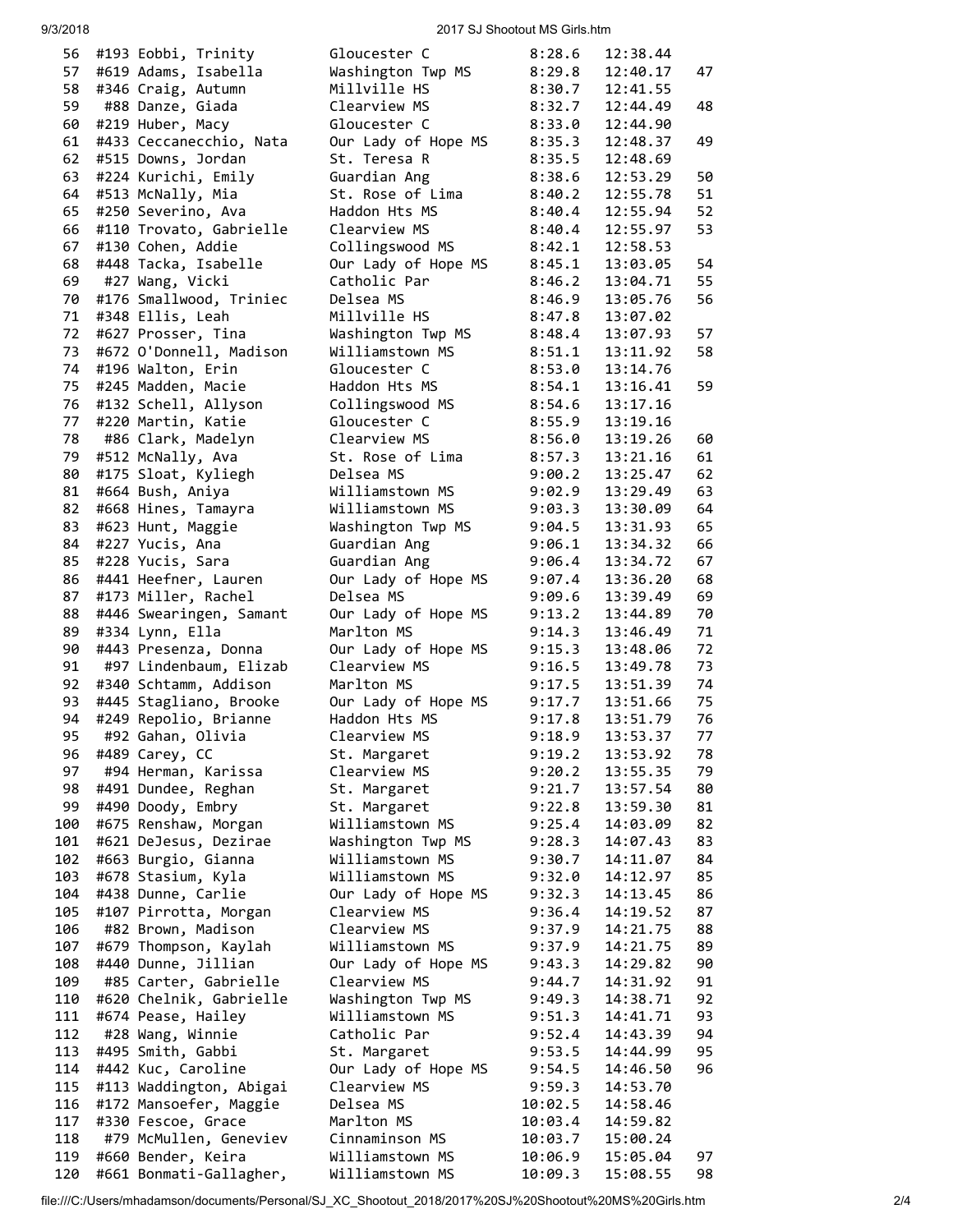### 9/3/2018 2017 SJ Shootout MS Girls.htm

| 121 | #659 Andrews, Joanna    | Williamstown MS     | 10:15.0 | 15:17.11 | 99  |
|-----|-------------------------|---------------------|---------|----------|-----|
| 122 | #488 Capalbo, Bella     | St. Margaret        | 10:15.4 | 15:17.73 | 100 |
| 123 | #26 Vega, Imani         | Catholic Par        | 10:15.7 | 15:18.17 | 101 |
| 124 | #102 Pacifico, Grace    | Clearview MS        | 10:21.9 | 15:27.30 |     |
| 125 | #624 Jefferson, Victori | Washington Twp MS   | 10:26.5 | 15:34.18 | 102 |
| 126 | #239 Fraga, Beatrice    | Haddon Hts MS       | 10:28.3 | 15:36.91 | 103 |
| 127 | #226 Ridinger, Ava      | Guardian Ang        | 10:39.3 | 15:53.26 | 104 |
| 128 | #632 Eagan, Madison     | William G Rohrer MS | 10:40.5 | 15:55.09 |     |
| 129 | #247 Parejo, Mira       | Haddon Hts MS       | 10:52.3 | 16:12.77 | 105 |
| 130 | #243 Karns, Elizabeth   | Haddon Hts MS       | 10:55.3 | 16:17.22 | 106 |
| 131 | #671 Mosher, Jordan     | Williamstown MS     | 11:02.9 | 16:28.49 | 107 |
| 132 | #494 Kouyoumdji, Christ | St. Margaret        | 11:03.2 | 16:28.99 | 108 |
| 133 | #628 Saber, Addison     | Washington Twp MS   | 11:07.1 | 16:34.73 | 109 |
| 134 | #439 Dunne, JennaRae    | Our Lady of Hope MS | 11:09.8 | 16:38.86 | 110 |
| 135 | #630 Trewin, Madison    | Washington Twp MS   | 11:14.0 | 16:45.06 | 111 |
| 136 | #447 Tacka, Abigail     | Our Lady of Hope MS | 12:03.3 | 17:58.53 | 112 |
| 137 | #248 Parkin, Amber      | Haddon Hts MS       | 12:24.9 | 18:30.75 |     |
| 138 | #504 Stilts, Grace      | St. Peter's MS      | 12:45.4 | 19:01.37 |     |
| 139 | #444 Presenza, Elena    | Our Lady of Hope MS | 13:01.1 | 19:24.74 | 113 |
| 140 | #436 Cifelli, Isabella  | Our Lady of Hope MS | 13:09.6 | 19:37.52 | 114 |
| 141 | #19 Chukwueke, Chinons  | Catholic Par        | 13:22.3 | 19:56.40 | 115 |

## Team Scores

| ================================ |                                   |       |    |    |    |    |     |    |      |    |    |
|----------------------------------|-----------------------------------|-------|----|----|----|----|-----|----|------|----|----|
|                                  | Rank Team<br>==================== | Total | 1  | 2  | 3  | 4  | 5   | *6 | $*7$ | *8 | *9 |
|                                  | 1 Marlton MS A                    | 30    | 1  | 2  | 4  | 10 | 13  |    |      |    |    |
|                                  | Total Time:<br>54:42.80           |       |    |    |    |    |     |    |      |    |    |
|                                  | 10:56.56<br>Average:              |       |    |    |    |    |     |    |      |    |    |
|                                  | 2 Williamstown MS A               | 63    | 3  | 5  | 6  | 14 | 35  |    |      |    |    |
|                                  | Total Time:<br>56:05.20           |       |    |    |    |    |     |    |      |    |    |
|                                  | 11:13.04<br>Average:              |       |    |    |    |    |     |    |      |    |    |
|                                  | 3 Clearview MS A                  | 85    | 8  | 9  | 19 | 23 | 26  |    |      |    |    |
|                                  | Total Time:<br>58:18.83           |       |    |    |    |    |     |    |      |    |    |
|                                  | Average:<br>11:39.77              |       |    |    |    |    |     |    |      |    |    |
|                                  | 4 Marlton MS B                    | 120   | 17 | 20 | 22 | 28 | 33  |    |      |    |    |
|                                  | Total Time:<br>59:54.04           |       |    |    |    |    |     |    |      |    |    |
|                                  | 11:58.81<br>Average:              |       |    |    |    |    |     |    |      |    |    |
|                                  | 5 St. Rose of Lima A              | 130   | 11 | 18 | 25 | 36 | 40  |    |      |    |    |
|                                  | Total Time:<br>1:00:03.34         |       |    |    |    |    |     |    |      |    |    |
|                                  | 12:00.67<br>Average:              |       |    |    |    |    |     |    |      |    |    |
|                                  | 6 Our Lady of Hope MS A           | 141   | 7  | 15 | 16 | 49 | 54  |    |      |    |    |
|                                  | Total Time:<br>1:00:27.06         |       |    |    |    |    |     |    |      |    |    |
|                                  | 12:05.42<br>Average:              |       |    |    |    |    |     |    |      |    |    |
|                                  | 7 Delsea MS A                     | 163   | 12 | 21 | 31 | 43 | 56  |    |      |    |    |
|                                  | Total Time:<br>1:01:24.00         |       |    |    |    |    |     |    |      |    |    |
|                                  | 12:16.80<br>Average:              |       |    |    |    |    |     |    |      |    |    |
|                                  | 8 Marlton MS C                    | 203   | 34 | 37 | 42 | 44 | 46  |    |      |    |    |
|                                  | Total Time:<br>1:02:23.33         |       |    |    |    |    |     |    |      |    |    |
|                                  | 12:28.67<br>Average:              |       |    |    |    |    |     |    |      |    |    |
|                                  | 9 Washington Twp MS A             | 207   | 24 | 38 | 41 | 47 | 57  |    |      |    |    |
|                                  | Total Time:<br>1:02:43.64         |       |    |    |    |    |     |    |      |    |    |
|                                  | 12:32.73<br>Average:              |       |    |    |    |    |     |    |      |    |    |
|                                  | 10 Clearview MS B                 | 212   | 27 | 39 | 45 | 48 | 53  |    |      |    |    |
|                                  | Total Time:<br>1:02:45.80         |       |    |    |    |    |     |    |      |    |    |
|                                  | 12:33.16<br>Average:              |       |    |    |    |    |     |    |      |    |    |
|                                  | 11 Haddon Hts MS A                | 319   | 29 | 52 | 59 | 76 | 103 |    |      |    |    |
|                                  | Total Time:<br>1:07:45.64         |       |    |    |    |    |     |    |      |    |    |
|                                  | Average:<br>13:33.13              |       |    |    |    |    |     |    |      |    |    |
|                                  | 12 Guardian Angels Regiona        | 319   | 32 | 50 | 66 | 67 | 104 |    |      |    |    |
|                                  | Total Time:<br>1:08:06.36         |       |    |    |    |    |     |    |      |    |    |
|                                  | 13:37.28<br>Average:              |       |    |    |    |    |     |    |      |    |    |
|                                  | 13 Williamstown MS B              | 351   | 58 | 63 | 64 | 82 | 84  |    |      |    |    |
|                                  | Total Time:<br>1:08:25.66         |       |    |    |    |    |     |    |      |    |    |
|                                  | 13:41.14<br>Average:              |       |    |    |    |    |     |    |      |    |    |